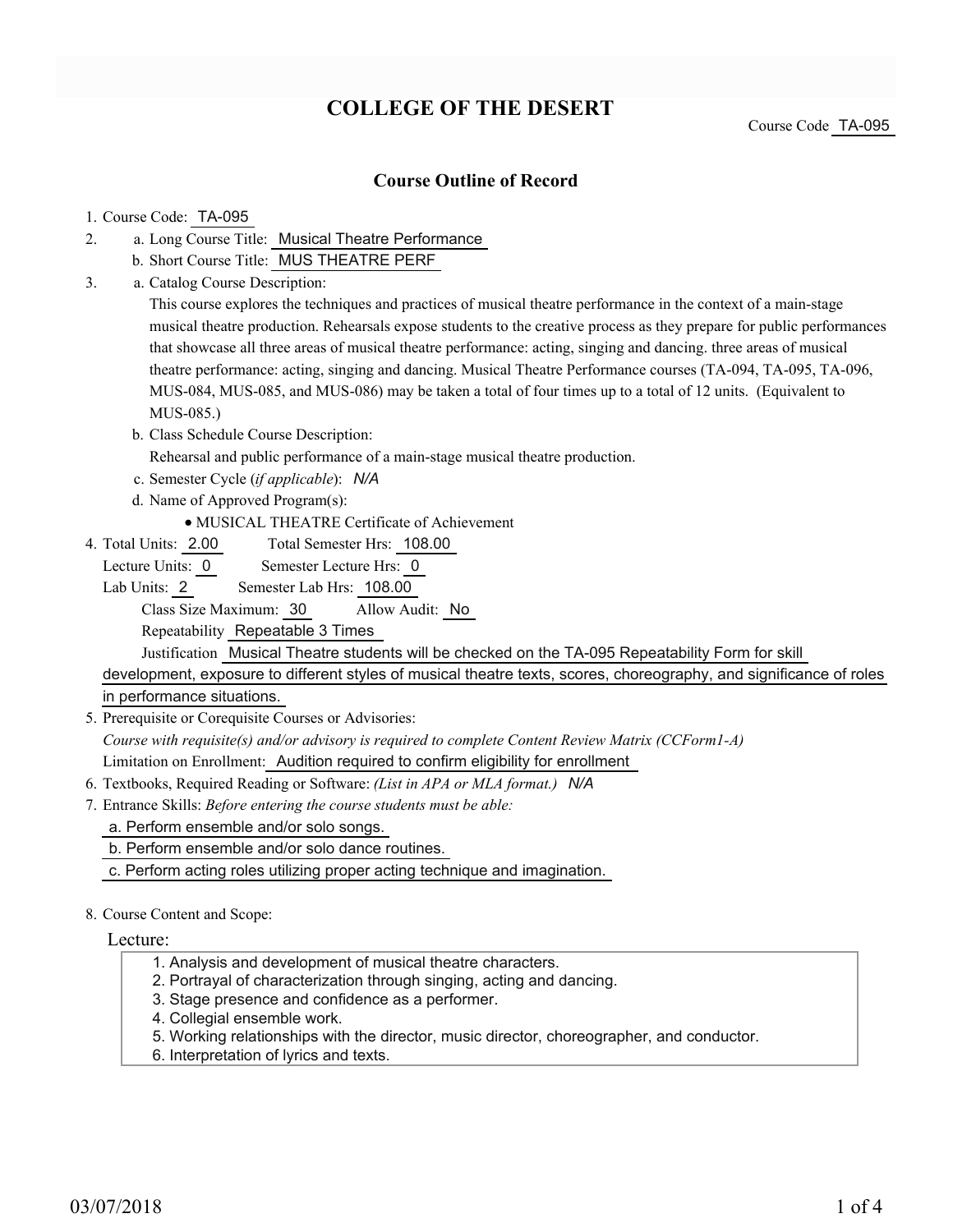## TA 095-Musical Theatre Performance

Lab: *(if the "Lab Hours" is greater than zero this is required)*

- 1. Analysis and development of musical theatre characters.
- 2. Portrayal of characterization through singing, acting and dancing.
- 3. Stage presence and confidence as a performer.
- 4. Collegial ensemble work.
- 5. Working relationships with the director, music director, choreographer, and conductor.
- 6. Interpretation of lyrics and texts.

9. Course Student Learning Outcomes:

1. Portray character in public performance through singing, acting and dancing techniques.

10. Course Objectives: Upon completion of this course, students will be able to:

- a. Analyze and develop characterization from musical theatre scripts.
- b. Portray character in public performance through singing, acting and dancing techniques.
- c. Demonstrate stage presence and confidence during performance.
- d. Demonstrate collegial ensemble work.
- e. Demonstrate effective working relationships with the director, music director, choreographer, and conductor.
- f. Demonstrate in-depth interpretation of lyrics and dialogue.
- Methods of Instruction: *(Integration: Elements should validate parallel course outline elements)* 11.
	- a. Demonstration, Repetition/Practice

### Other Methods:

Individual and ensemble coaching by instructor. Rehearsal evaluation via note sessions.

12. Assignments: (List samples of specific activities/assignments students are expected to complete both in and outside of class.) In Class Hours: 108.00

Outside Class Hours: 0

- a. In-class Assignments
	- 1. Rehearse assigned music, spoken lines and choreography.
	- 2. Maintain written notes on blocking, line readings, objectives, conflicts, actions, choreography and musical interpretation.
	- 3. Analyze and develop character from musical theatre script.
	- 4. Perform in public musical theatre production.
- b. Out-of-class Assignments
	- 1. Memorize assigned music, spoken lines and choreography.
- 13. Methods of Evaluating Student Progress: The student will demonstrate proficiency by:
	- Presentations/student demonstration observations
	- Group activity participation/observation
	- Student participation/contribution
	- Student preparation
	- Other

a. Assessment of rehearsal progress by instructor. b. Assessment of performance skills during public performance. c. Assessment of students' working relationship with performers and production staff.

- 14. Methods of Evaluating: Additional Assessment Information:
- 15. Need/Purpose/Rationale -- All courses must meet one or more CCC missions. PO-GE C3 – Arts, Humanities, and Culture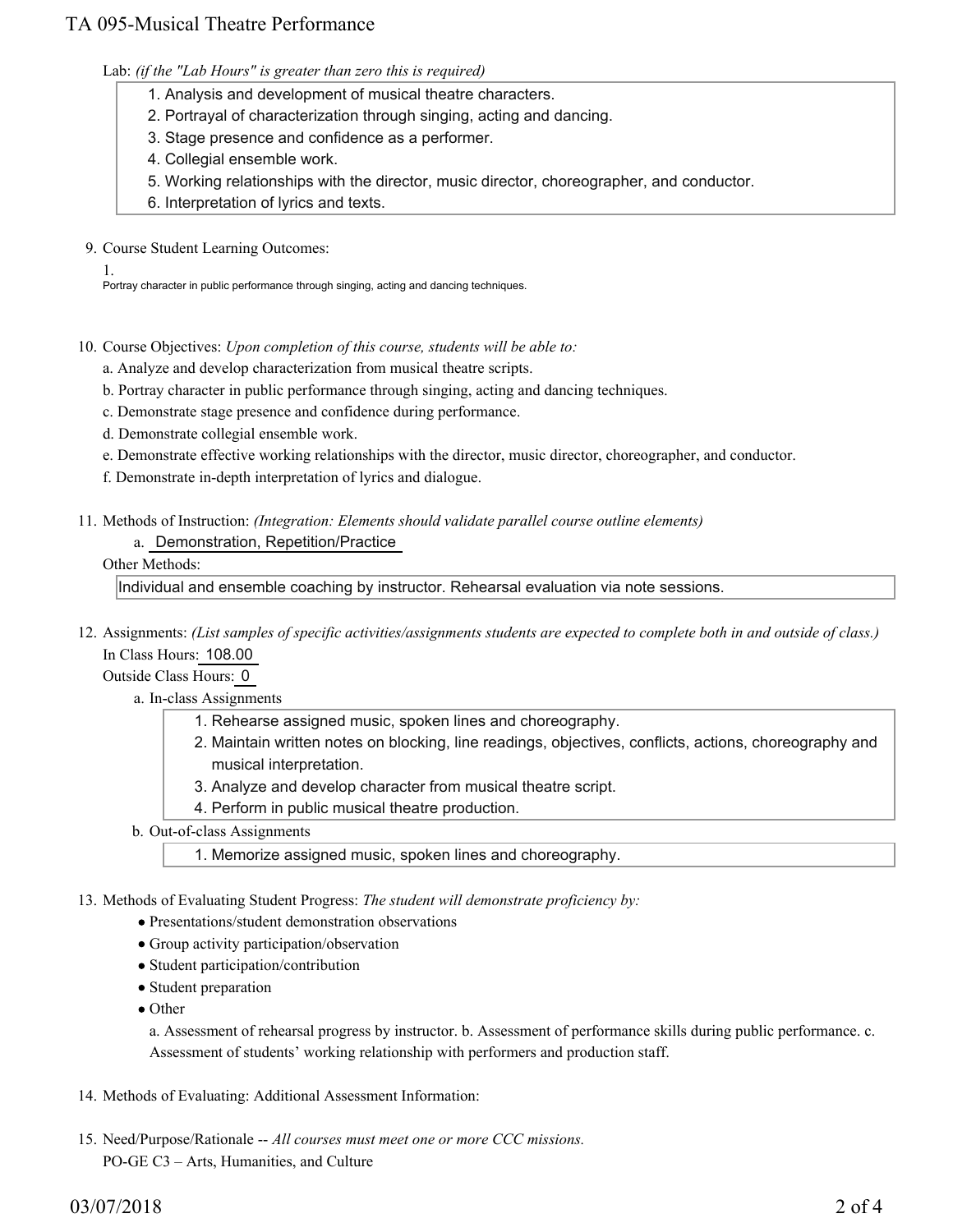| Analyze the variety of forms of expression and how those are used to communicate social, cultural, and personal       |                     |
|-----------------------------------------------------------------------------------------------------------------------|---------------------|
| ideas, feelings, and concepts;                                                                                        |                     |
| Show how and why the visual and performing arts are unique and how inherent meaning in the arts transcends            |                     |
| written and verbal communication;                                                                                     |                     |
| Effectively communicate and express themselves and make themselves understood through visual, auditory,               |                     |
| tactile, and symbolic means.                                                                                          |                     |
| IO - Aesthetics                                                                                                       |                     |
| Utilize the creative process to explain universal values such as beauty and truth.                                    |                     |
| Apply imagination to artistic expression.                                                                             |                     |
| Value appearance in terms of how pleasing it is in movement, form, and function.                                      |                     |
| 16. Comparable Transfer Course                                                                                        |                     |
| Campus<br><b>Course Number</b><br><b>Course Title</b><br><b>University System</b>                                     | <b>Catalog Year</b> |
| 17. Special Materials and/or Equipment Required of Students:                                                          |                     |
| 1. Rehearsal clothing                                                                                                 |                     |
| 2. Shoes appropriate for movement and dance                                                                           |                     |
| 18. Materials Fees:<br>Required Material?                                                                             |                     |
| <b>Material or Item</b><br><b>Cost Per Unit</b>                                                                       | <b>Total Cost</b>   |
| 19. Provide Reasons for the Substantial Modifications or New Course:                                                  |                     |
|                                                                                                                       |                     |
| Added elective for Theatre Arts AA-T                                                                                  |                     |
|                                                                                                                       |                     |
| a. Cross-Listed Course (Enter Course Code): MUS-085<br>20.<br>b. Replacement Course (Enter original Course Code): N/A |                     |
|                                                                                                                       |                     |
| 21. Grading Method (choose one): Letter Grade Only                                                                    |                     |
| 22. MIS Course Data Elements                                                                                          |                     |
| a. Course Control Number [CB00]: CCC000461920                                                                         |                     |
| b. T.O.P. Code [CB03]: 100700.00 - Dramatic Arts                                                                      |                     |
| c. Credit Status [CB04]: D - Credit - Degree Applicable                                                               |                     |
| d. Course Transfer Status [CB05]: A = Transfer to UC, CSU                                                             |                     |
| e. Basic Skills Status [CB08]: $2N = Not basic skills course$                                                         |                     |
| f. Vocational Status [CB09]: Not Occupational                                                                         |                     |
| g. Course Classification [CB11]: Y - Credit Course                                                                    |                     |
| h. Special Class Status [CB13]: N - Not Special                                                                       |                     |
| i. Course CAN Code [CB14]: N/A                                                                                        |                     |
| j. Course Prior to College Level [CB21]: C = 3 Levels Below                                                           |                     |
| k. Course Noncredit Category [CB22]: Y - Not Applicable                                                               |                     |
| 1. Funding Agency Category [CB23]: Y = Not Applicable                                                                 |                     |
| m. Program Status [CB24]: 1 = Program Applicable                                                                      |                     |
| Name of Approved Program (if program-applicable): MUSICAL THEATRE                                                     |                     |
| Attach listings of Degree and/or Certificate Programs showing this course as a required or a restricted elective.)    |                     |
|                                                                                                                       |                     |
| 23. Enrollment - Estimate Enrollment                                                                                  |                     |

First Year: 0 Third Year: 0